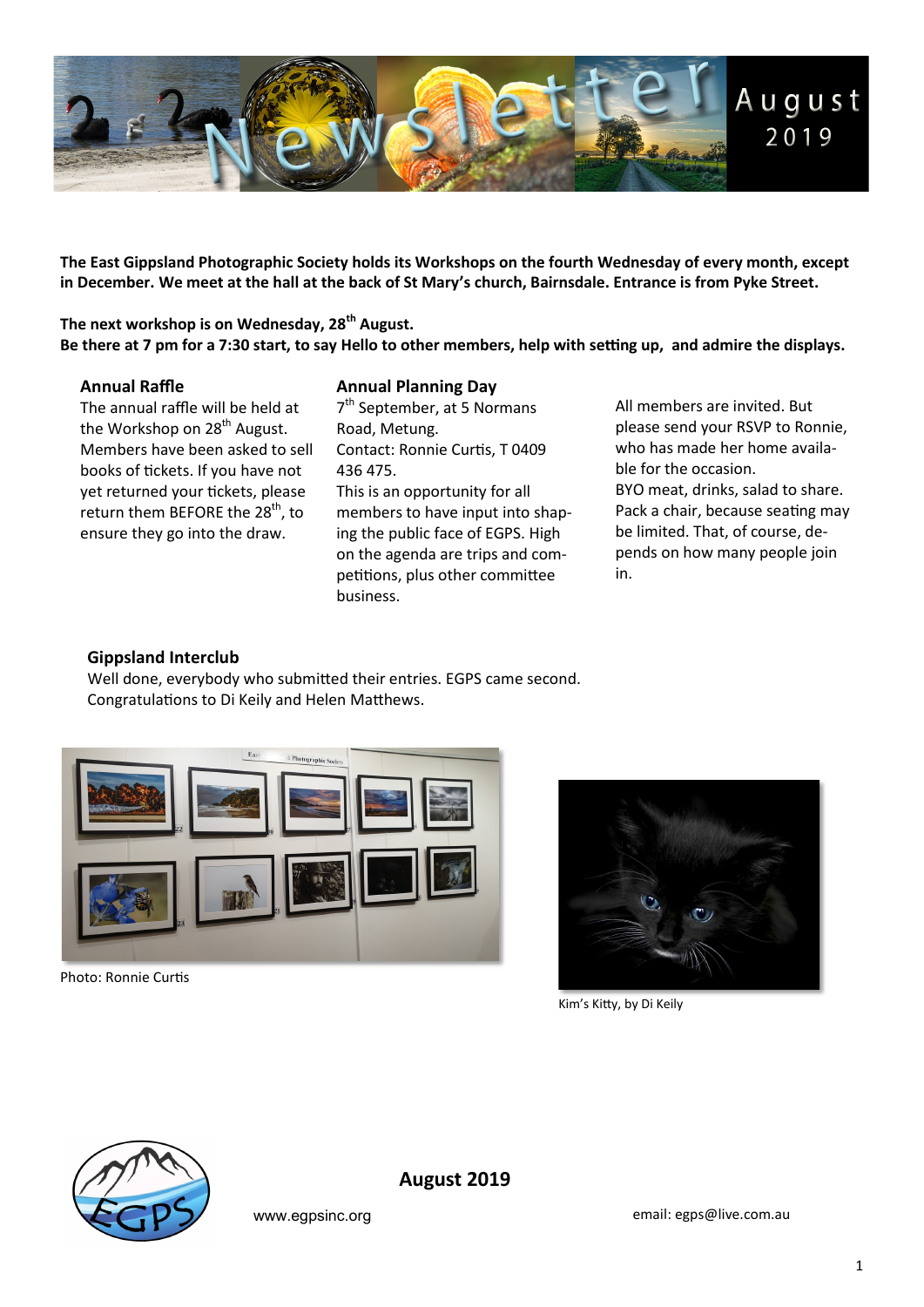# **August Comps**

Task: Rustic East Gippsland. Two entries each are permitted for the Task and the Open.

**Competitions** are held every second months. The next comp is in August.

Images are submitted via Entry Maker, which can be downloaded from the Member's section at [http://www.egpsinc.org/entry](http://www.egpsinc.org/entry-maker.html)-maker.html .

# **From the Trip Coordinator**

Trip coordinator is Ronnie Curtis, T 0409 436 475.

If going on a trip, contact the person who is running the trip in case there have been changes from when the trip was advertised.

If you have previously committed to going on a trip but are unable to make it, please let the trip coordinator know so the group does not have to wait for you.

**Portrait Day** at John Prins's studio.

Trip coordinator will advise of details at August Workshop.

**Combined field trip to Kilkunda, 18th to 20th Oct**, with LaTrobe Valley Camera Club. Daryl Whitaker has prepared a special program. Therefore, it would be good to have as many people as possible attend.

Book your own accommodation at Kilkunda Ocean View Holiday Retreat.

**Activities include** nature walk along cliff top, Kilkunda Trestle Bridge area, possibly night photography.

Special tuition from Daryl Whitaker and other known photographers.

# **What's on elsewhere**

The Interclub Exhibition continues until 30<sup>th</sup> August, hosted by the South Gippsland Camera Club at the Coal Creek Museum, 12 Silkstone Road, Korumburra, Thursdays to Mondays, entry is free.

**"Living in an Analogue World"** exhibition, hosted by Melbourne Camera Club, on the weekends of Saturday 31 August & Sunday 1 September and Saturday 7 & Sunday 8 September, from 10 am to 4 pm. Free admission.

**The 15th Pakenham National Photographic Exhibition 2019**, hosted by Pakenham Camera Club at the Cardinia Cultural Centre, Lakeside Boulevard, Pakenham,  $7<sup>th</sup>$  and  $8<sup>th</sup>$  September. Entries have now closed, but if you are in the area, check the exhibition.

**APSCON**, an annual event of the Australian Photographic Society.

12<sup>th</sup> to 15<sup>th</sup> September at the Mercure in Ballarat. For details and registration, check a-p-s.org.au.

**Photography Presentation Day**, 3rd November, 10 am to 5 pm, at the Warragul Downtowner, 55 Victoria Street, Warragul. Hosted by Warragul Camera Club.

Non-members \$60. For details, check VAPS Newsletter, or the Warragul Camera Club's website.



**August 2019**